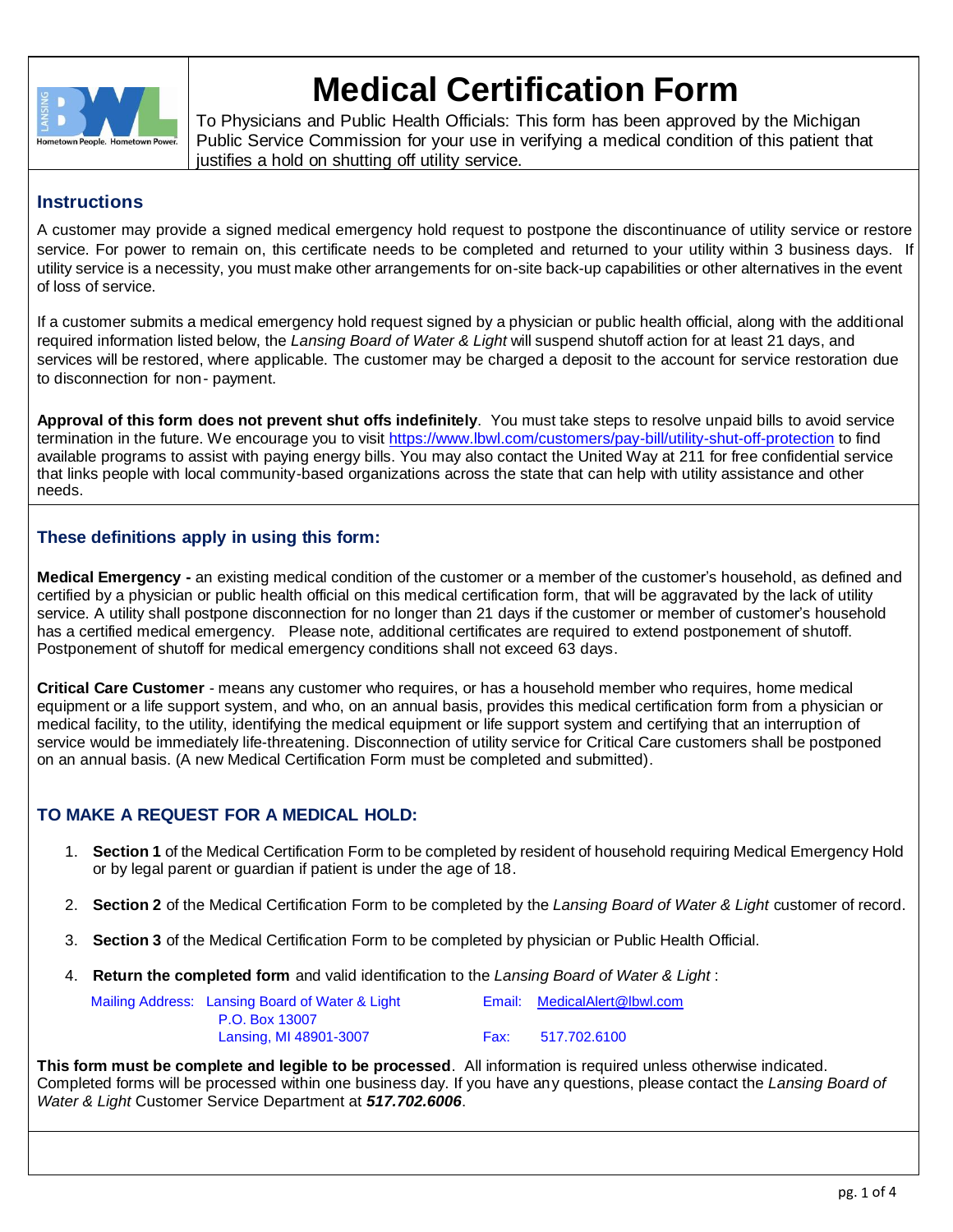**This page is intentionally blank**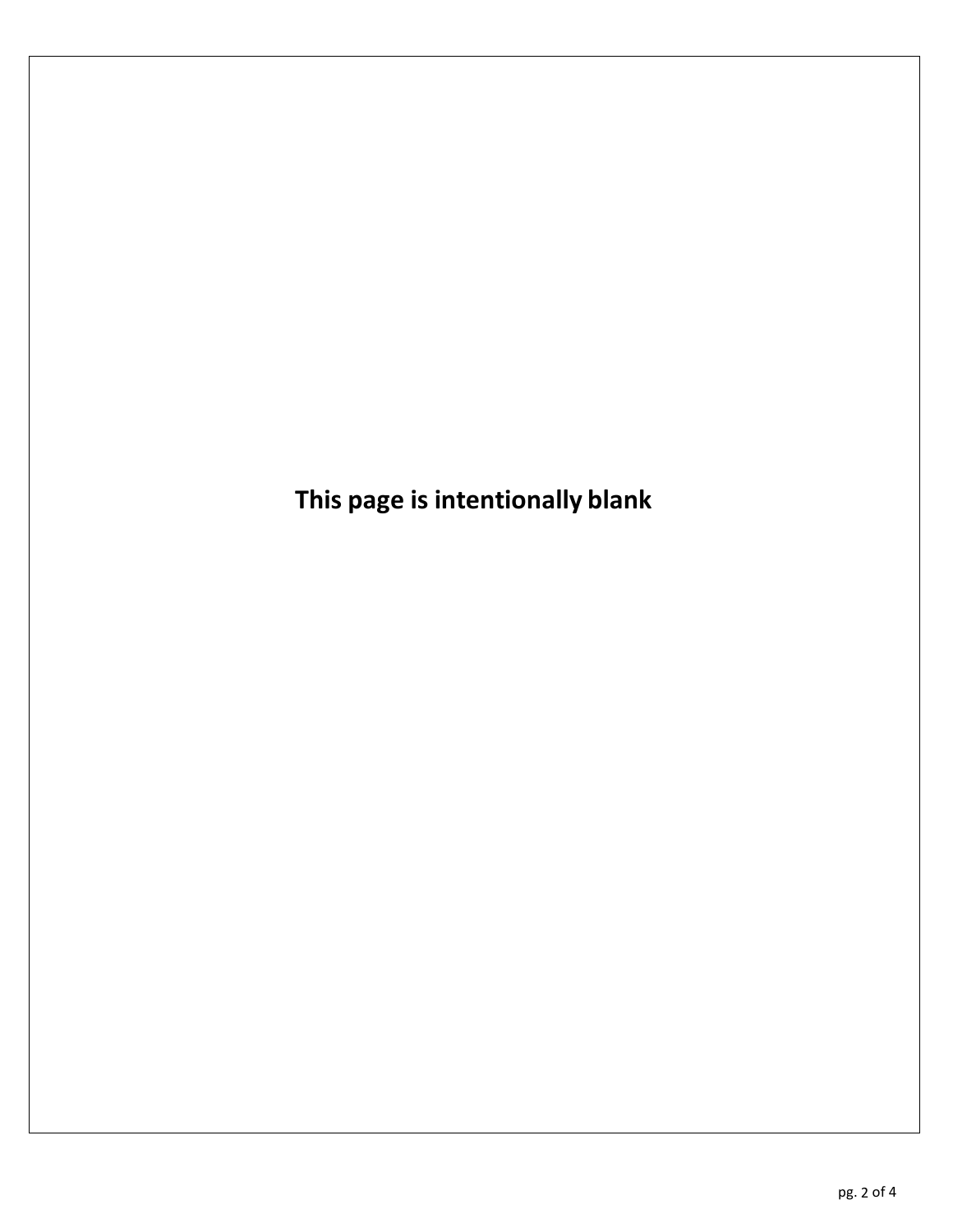

## **Medical Certification Form**

To Physicians and Public Health Officials: This form has been approved by the Michigan Public Service Commission for your use in verifying a medical condition of this patient that justifies a hold on shutting off utility service.

#### **FOR SERVICE TO REMAIN ON, ALL SECTIONS OF THIS FORM MUST BE COMPLETED, LEGIBLE AND RETURNED TO THE UTILITY WITHIN 3 BUSINESS DAYS. INCOMPLETE FORMS WILL NOT BE CONSIDERED**

I understand that the Lansing Board of Water & Light cannot guarantee continuous utility service and it is my responsibility to maintain a backup system or have an alternate plan in the event of such loss. Use of this certificate form does not provide any rights to the customer regarding service restoration in the event of an unexpected outage.

### **Section 1: the following information is to be completed by the Patient** Patient's name: <br>
Patient's name: <br>
Birthdate: Relationship to Customer (Account holder) Self Other Other Customer Customer (Account holder)  $Home/Cell$   $)$  Work  $($   $)$ I hereby authorize my health care provider(s) to release the medical information included on this medical certification FORM to my utility, or third parties authorized by the utility, to assist with the review, approval, and processing of this request. I understand that continuous utility service is not quaranteed and it is my responsibility to maintain a backup system or have an alternate plan in the event of a loss of utility service. I certify that the patient lives at the address listed below and that all information provided is accurate. If I meet the conditions for a Critical Care hold, I also agree to *notify the company when this medical hold is no longer necessary.* Signature: **Patient/Legal Guardian/Power of Attorney** Date:

| Section 2: the following information is to be completed by the customer (Account Holder)                                                                                                                                                                                                     |                                        |  |  |  |
|----------------------------------------------------------------------------------------------------------------------------------------------------------------------------------------------------------------------------------------------------------------------------------------------|----------------------------------------|--|--|--|
| Customer Name (printed)                                                                                                                                                                                                                                                                      |                                        |  |  |  |
|                                                                                                                                                                                                                                                                                              |                                        |  |  |  |
| <b>Customer Address</b>                                                                                                                                                                                                                                                                      |                                        |  |  |  |
| City, State, Zip                                                                                                                                                                                                                                                                             |                                        |  |  |  |
|                                                                                                                                                                                                                                                                                              |                                        |  |  |  |
|                                                                                                                                                                                                                                                                                              |                                        |  |  |  |
|                                                                                                                                                                                                                                                                                              |                                        |  |  |  |
|                                                                                                                                                                                                                                                                                              | Type of Service:                       |  |  |  |
|                                                                                                                                                                                                                                                                                              | Electric                               |  |  |  |
|                                                                                                                                                                                                                                                                                              |                                        |  |  |  |
| I certify the information above is accurate AND the patient is the customer of record or a household member of the customer of<br>record residing at this address.                                                                                                                           |                                        |  |  |  |
|                                                                                                                                                                                                                                                                                              |                                        |  |  |  |
|                                                                                                                                                                                                                                                                                              | Date: $\qquad \qquad \qquad \qquad \_$ |  |  |  |
|                                                                                                                                                                                                                                                                                              |                                        |  |  |  |
| Approval of this form does not prevent shut offs indefinitely. You must take steps to resolve unpaid bills to avoid service termination in the future. We encourage you<br>to visit our website or contact United Way at 211 to find available programs to assist with paying utility bills. |                                        |  |  |  |